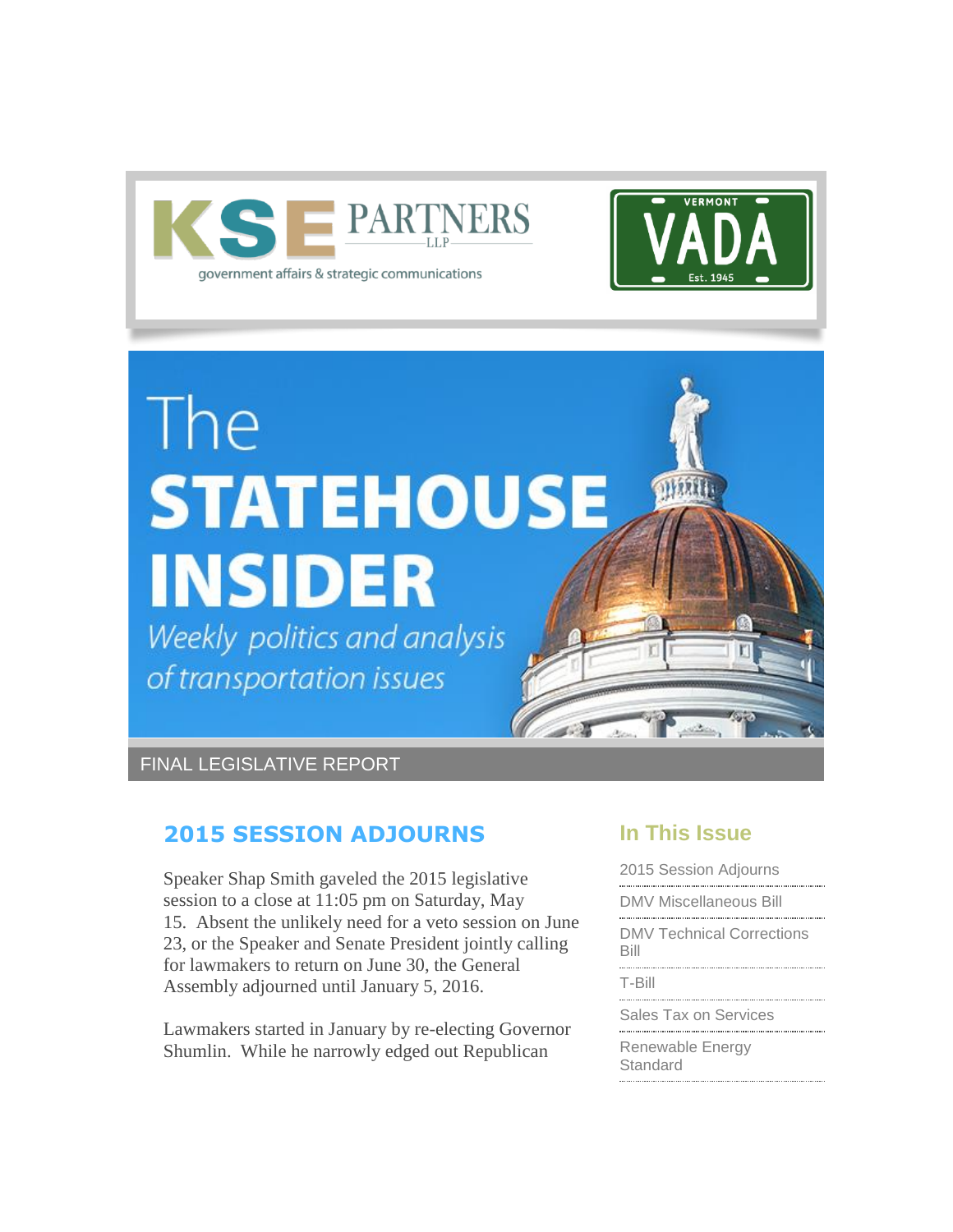Scott Milne in the November election, Shumlin did not win an absolute majority of the vote. As a result, under the Vermont Constitution the Legislature had, as its first item of business, to choose who would be Governor. In a break with tradition Milne refused to concede and many urged the legislature to elect him. In the end Shumlin was reelected by a 110-69 largely (but not completely) party line vote over Milne.

The general election results and contested legislative vote weakened Shumlin's political standing. Unlike past years he was unable to dominate the legislative agenda. The session ended with the Governor and legislative leaders in a standoff over income taxes and spending. In the end, the Governor blinked and reluctantly agreed to increase income taxes, while lawmakers reduced spending.

#### *The Issues*

The Governor's decision a few weeks before the session to pull the plug on his single payer health care proposal-an issue that he first ran for Governor on in 2010--made health care reform difficult to achieve this year. Lawmakers balked at the Governor's alternative plan to raise \$90 million in state and federal funds by a new 0.7 percent payroll tax to boost provider payments under the Medicaid program and thereby supposedly reduce the "cost shift" to private health insurance premiums. To the disappointment of many advocates, lawmakers instead passed a much scaled back health care bill, S.139, which one lawmaker described as barely "keeping the lights on" in health care reform. The bill raises a mere \$3.2 million in revenue from an increase in the cigarette tax. When matched by federal dollars S.139 will fund just over \$6 million in provider increases and a few other items.

Despite the modest action on health care, a number of significant bills passed. They include:

• A budget and tax package that closed a \$113 million FY2016 budget deficit by raising \$31.9 million in taxes and fees, imposing \$56 million [Active Issues for 2016](#page-7-0)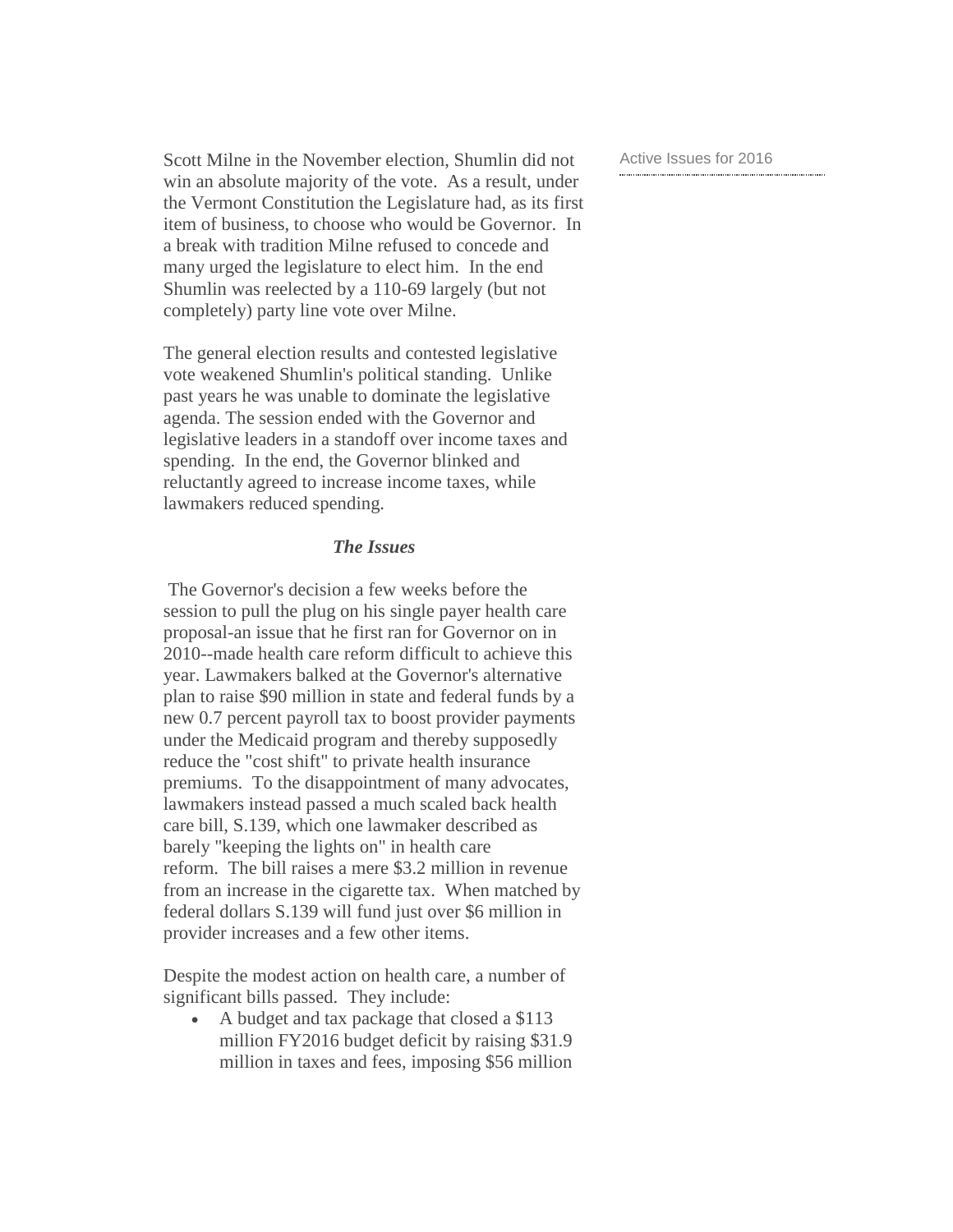in cuts to growth in the budget, and using \$25 million in one-time funds. Taxes include raising income taxes (by eliminating some deductions and capping others), imposing the sales tax on soda, imposing the rooms and meals tax on items sold from vending machines and changes in the current use property tax law. While the legislature did cut growth in the budget and raise new revenues, the budget is still on track to increase in FY2017 beyond the growth in revenues. As a result, the 2016 session will once again involve tough fiscal decisions.

- In an effort to control escalating property taxes a bill that encourages Vermont's school districts to merge into a "preferred education governance structure" of at least 900 students in order to achieve economies of scale. The bill includes various "incentives" for districts to merge. Among other things it phases out the counting of phantom students in the formula governing the distribution of money to school districts and, in some instances, grants to small schools. Additionally, it imposes variable education spending growth limits on districts to try to control school spending.
- An energy bill that builds on existing law and addresses regional energy market concerns by creating long-term renewable energy targets for Vermont's utilities. The three tiered system created by the bill requires an increase in utilities' electricity sales from renewable energy, more in-state distributed renewable energy generation and the employment of energy transformation projects that reduce fossil fuel usage and greenhouse gas emissions. The new targets go into effect January 1, 2017 and increase annually. The bill also addresses the development of solar projects by giving municipalities more weight in the Public Service Board siting process and creates a solar siting task force to propose legislation to the legislature next January.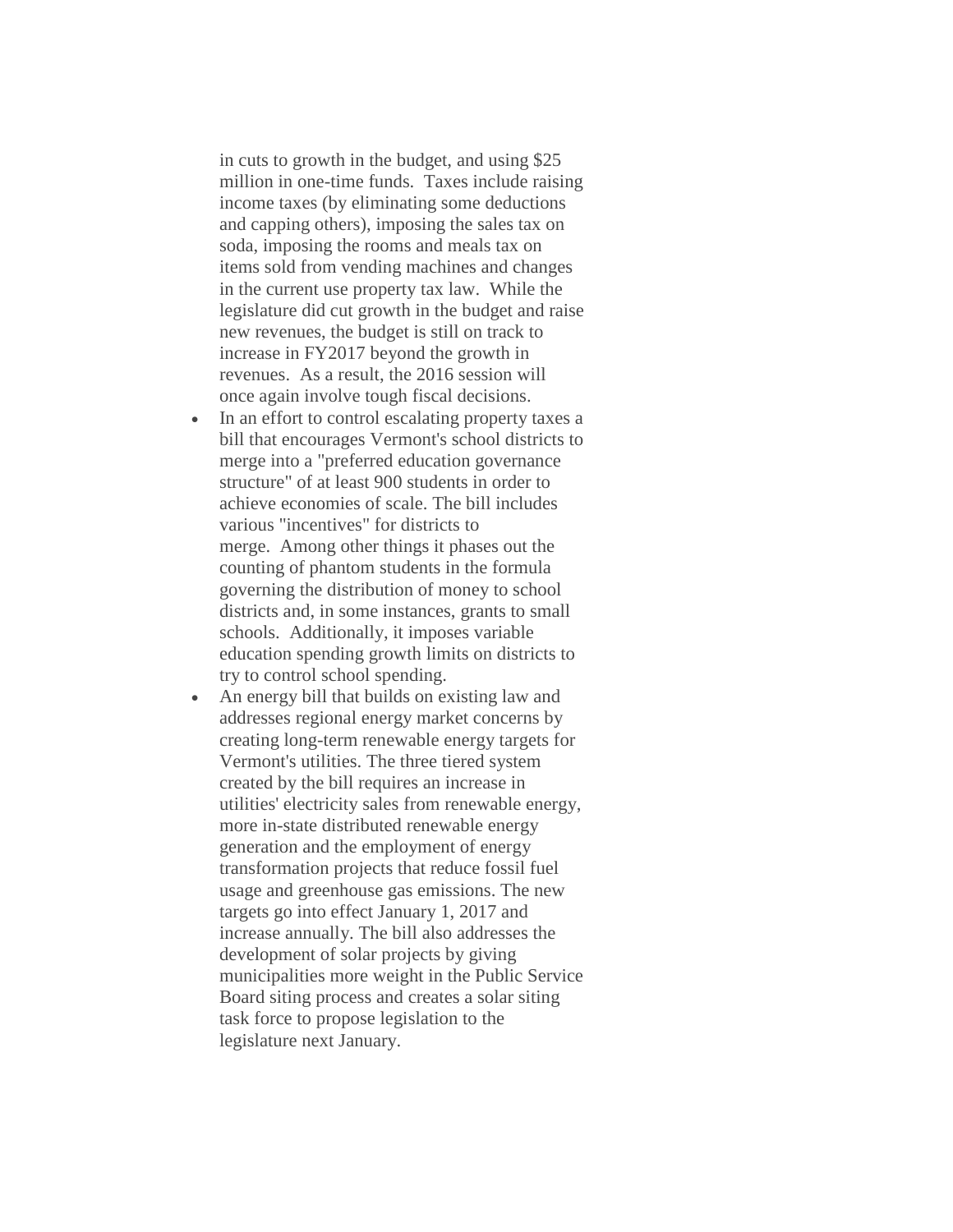- A water quality bill to clean up Lake Champlain and avoid takeover of the state's water quality programs by the US EPA. The enhanced water quality efforts provided for in the bill are funded by a "clean water surcharge" on the property transfer tax. The surcharge will raise \$7.5 million annually for three years and is repealed on July 1, 2018. The Agency of Natural Resources is directed to come up with another funding source to replace it.
- A child protection bill that increases information sharing between the courts and the Department for Children and Families and beefs up Vermont's child cruelty statutes. The bill is in response to the deaths of two toddlers last year.
- An omnibus economic development bill that contains a range of measures to spur economic growth. Among other things, it includes a program assisting first-time homebuyers with their down payments. It also makes changes to the Vermont Employment Growth Incentive (VEGI) program that gives tax credits to companies creating jobs in Vermont.
- A bill that repeals the "philosophical" exemption for parents who do not want to vaccinate their children and a bill that prohibits mentally ill Vermonters from purchasing guns and makes it a state crime for certain classes of convicted felons to possess firearms. Both of these bills brought hundreds of people the State House on both sides of these emotionally charged issues. Both bills passed, although the firearm safety bill did not include a provision, as had originally been proposed, requiring background checks in connection with purchasing a firearm at a gun show.

#### *State House Decorum, Personnel and Ethics*

The session was marked by some notable lapses in public decorum in the statehouse. First, a group opposing Governor Shumlin's decision to abandon single payer health care noisily disrupted his inaugural address in January. Lawmakers and the Governor had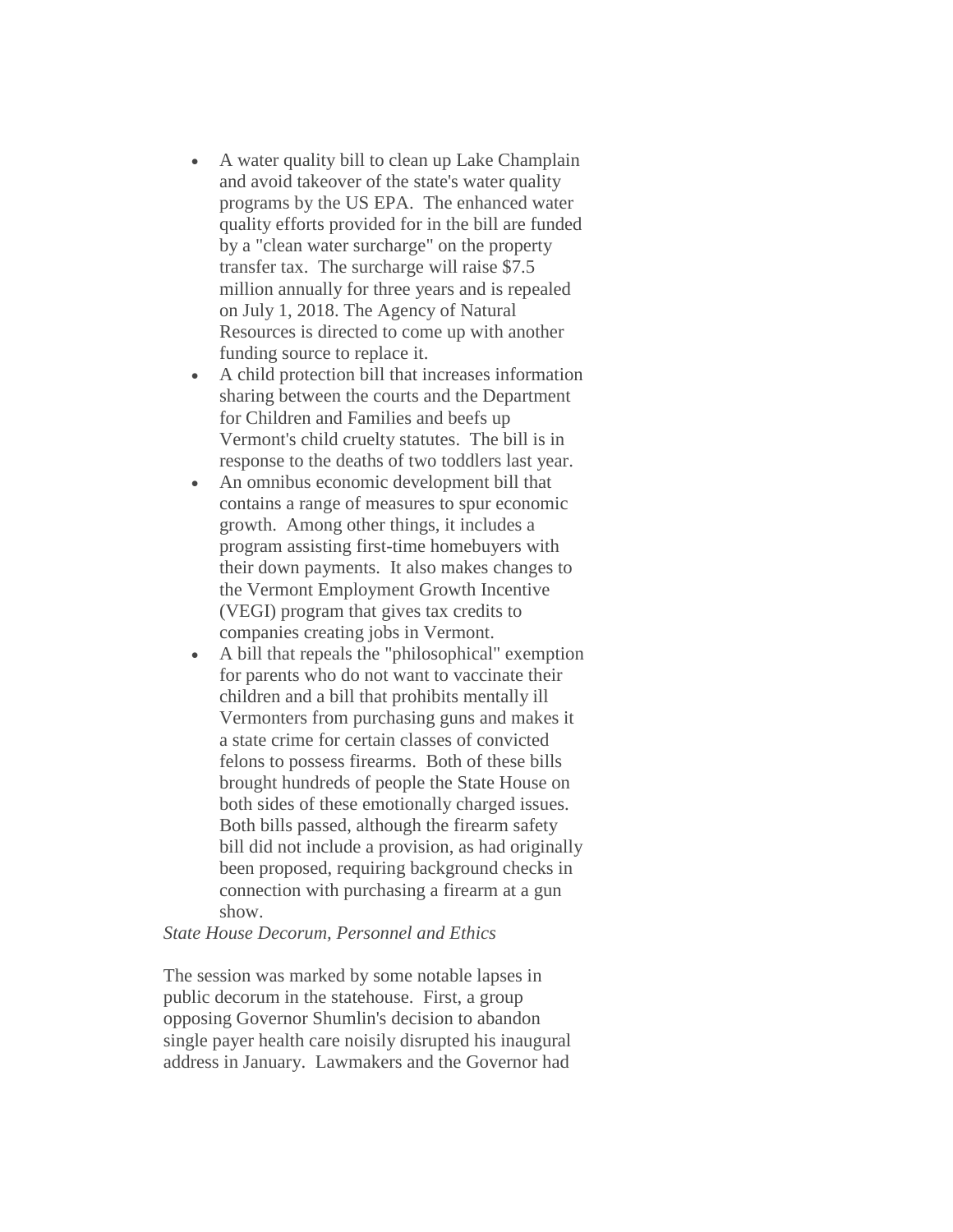to exit through the back doors of the House chamber and a number of protesters were forcibly removed by police. Then on May 1 a group of protesters paraded through the State House chanting so loudly that the Senate had to suspend debate on the floor because Senators couldn't hear one another. Many worry that these unprecedented disruptions may result in increased security measures that could trump the long-standing tradition of Vermonters having unfettered access to their State House and the lawmakers inside.

There were some key changes in personnel inside the State House this year. In March, lawmakers unexpectedly ousted long time Sergeant-At-Arms Francis Brooks of Montpelier due, in part, to the breakdown in security during Governor Shumlin's inaugural address. Brooks was replaced with Janet Miller, the longtime director of the legislature's administrative arm, the "Legislative Council." Don Milne, who has held the post of House Clerk for 23 years, is retiring after a long illness, and on the last day of the session House members elected assistant clerk Bill Magill to replace him.

Another notable change in State House decorum this year relates to ethics. The House established an ethics panel to review possible conflicts of interest by its members. After resisting the idea of creating a similar panel in the Senate the Senate President Pro Tem, Senator John Campbell, D-Windsor, changed his mind and spoke favorably of the idea. However, in the end the Senate did not create such a panel.

Somewhat related is passage of a law prohibiting lobbyists from making contributions to legislative leadership PACs until after the legislature adjourns in the second year of the biennium. In addition, an independent counsel has been appointed to investigate Attorney General Bill Sorrell for alleged campaign finance violations.

Finally, as Lt. Governor Phil Scott put it in his closing remarks the shocking May 7 Statehouse arrest of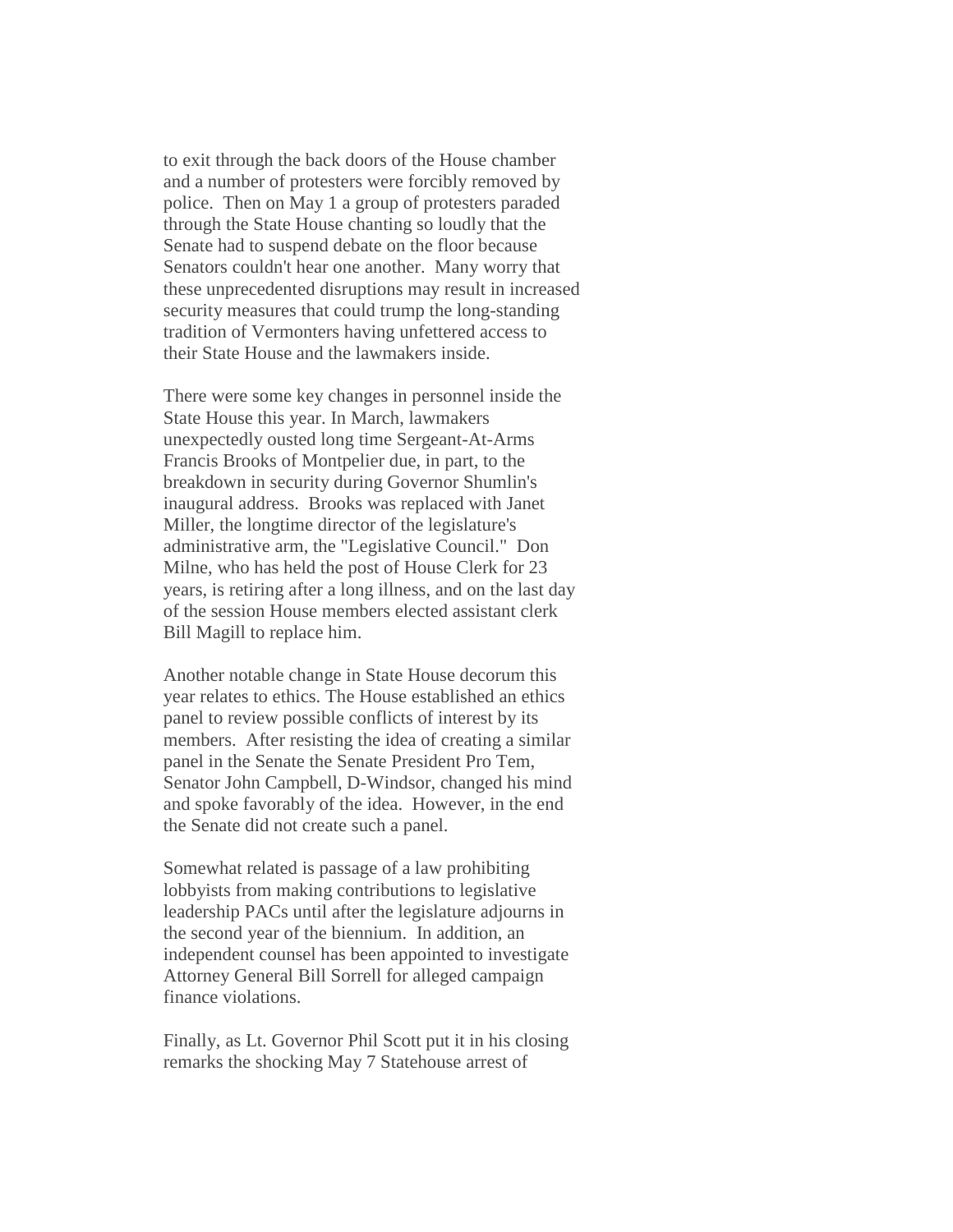Senator Norm McAllister, R-Franklin, on criminal sexual assault charges cast a "cloud" over the Senate. One of his alleged victims worked for him at the Statehouse as an intern. Despite calls for him to do so, so far Senator McAllister has not resigned from his seat. As a result and due to frustration over his unwillingness to step down, Senator McAllister has been stripped of his senate committee assignments.

## <span id="page-5-0"></span>**DMV MISCELLANEOUS BILL**

S.122, the DMV Miscellaneous Bill, passed the House and Senate and is awaiting Governor Shumlin's signature. The provisions of most interest to VADA are:

- Effective January 1, 2016, DMV is authorized to issue an "exempt vehicle title" at the request of a Vermont resident (including a licensed Vermont dealer) for a vehicle that is more than 25 years old.
- Effective July 1, 2015, Vermont's distracted driving law is amended to prohibit texting or the use of cell phones while stopped in a "public highway" at a red light. Once the operator has moved the vehicle to the side of or off the public highway, it is legal to text or use a cell phone. Also, GPS no longer has to be in a cradle or otherwise mounted to the vehicle, but can be placed in a cup holder, or around the dashboard in certain circumstances, to allow a cell phone to operate as a GPS. The amended law allows the use of GPS that is installed by the manufacturer or securely mounted in the vehicle but not to the windshield. "Securely mounted" means "the device is placed in an accessory or location in the vehicle, other than the operator's hands, where the device will remain stationary under typical driving conditions."
- Effective upon passage, the New Motor Vehicle Arbitration Board is no longer required to hold an arbitration hearing when a manufacturer does not contest the consumer's complaint.
- At VADA's request, the bill authorizes new car dealers to display used cars for up to 14 days at fairs. Existing law only allowed used car dealers to display used vehicles.
- Two provisions VADA opposed in committee are NOT in the final bill: (1) limitations on the use of motor vehicle dealer plates by immediate family members; and (2) a provision that would have allowed DMV to suspend a dealer's license for 15 days without a hearing.

The final text of the bill is not online yet. However, the committee of conference report for S.122 can be found on p. 1984 of the Senate **Journal** for 5/15/15.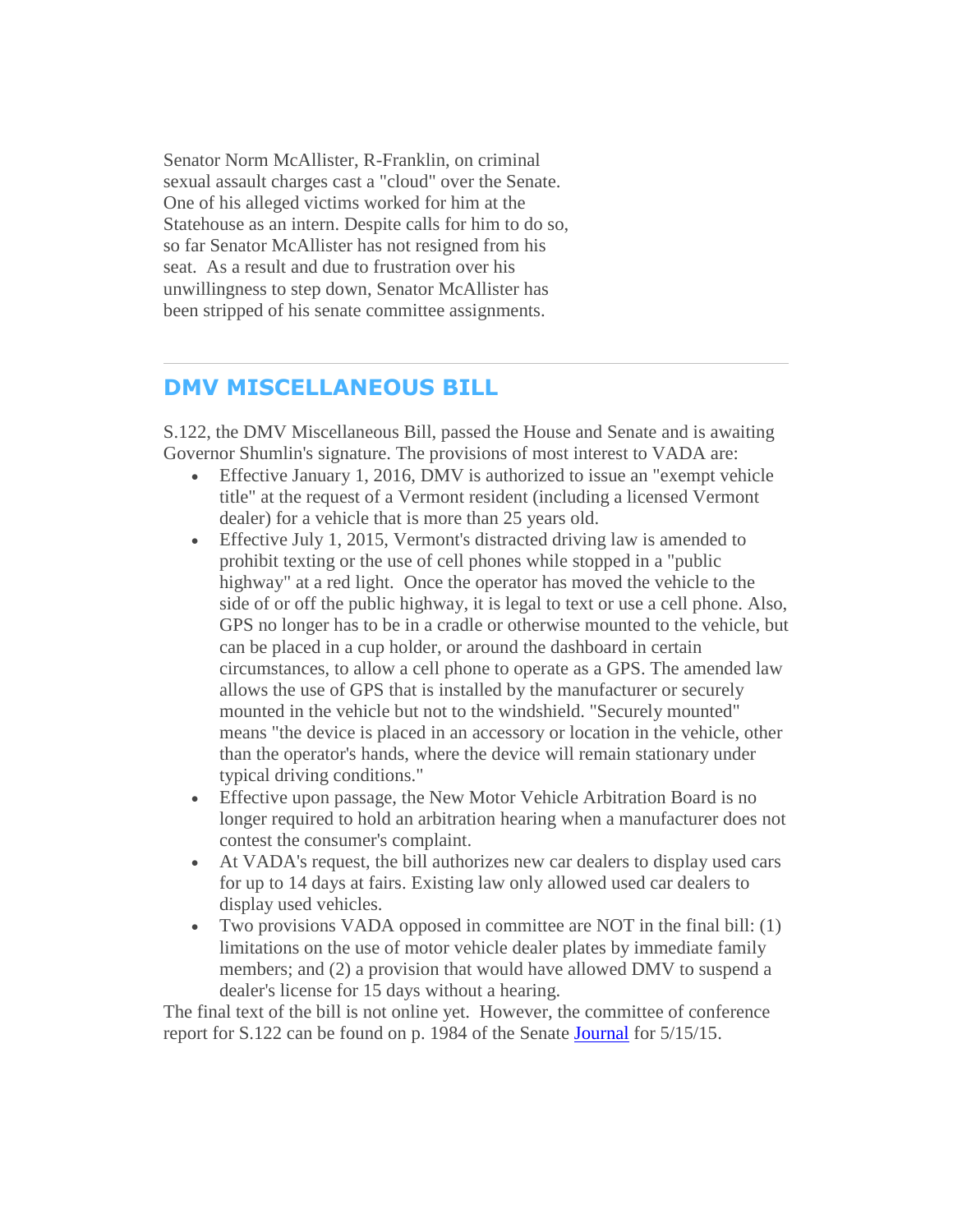<span id="page-6-0"></span>The text of the underlying document that the Committee of Conference Report amends is the Senate Proposal of Further Amendment and can be found on p. 994 of the Senate [Journal](http://r20.rs6.net/tn.jsp?f=001xRAWGF6vdIaapszlUvK4pLVBGqTmyd42OY_9FRrFNVw0-_U9srTv7xIQ4ybgdaGZu2tXjYnH6t5CurhhNSIs_VrtplfO3hsViyZ5YCF4uhJ-KRa0xpANkRdBZiZhSH7YKuawqDOJO9hk1EbNW-5cqwk6eixz2LW7_KJtbJSYnvC5aXOFPoPRWqKPZFRGW9p2-uFuYzGk4f3uFzOW3R5Lt7HVmqgl2p51xe7QChAhqqLsXL2g3DXBhycLFKddf0_1BY6IoAN0jkUaAky7QhYpRg==&c=eVaJlIGX7oMyH7Hq4I3nhcfP27PCA9PtLctoEEnHCqJZXGHGb553Ig==&ch=yDrijiYFxZ96q8WkE_pus9_ktiSVKTszxRrbrHnpIxRQWKvHqG_a3w==) for 4/29/15.

# **DMV TECHNICAL CORRECTIONS BILL**

The House and Senate passed [H.240,](http://r20.rs6.net/tn.jsp?f=001xRAWGF6vdIaapszlUvK4pLVBGqTmyd42OY_9FRrFNVw0-_U9srTv7xIQ4ybgdaGZO7gQBm5QwYNjBszJtmKSrZF1AF_B80qogTX9iuHGTFHTOa7PlR_8kb1dOquoy3m_D55MD0sEx4SuH2R3YYeKbTrH_BfnCWyE9igoXGwZrzkjMkZU6issDEfdKMc_N1j38Lf4H5L33jqVSGLKRgEptZL5f1avTJy0Yw-DB4J0FYfQAzoGwcbkJstU2cZPsE8Z3AKeuQAw-bzhf6sn4l4QWD1TnYu7eCsa0eOrfJ5FKTB50w9K9uqCGrJTt7CnYipafv4hmOaXuaJnL_LNgmdoZMPw6MRtkP_qFR26OjevCUQ0cgirBvi1mw==&c=eVaJlIGX7oMyH7Hq4I3nhcfP27PCA9PtLctoEEnHCqJZXGHGb553Ig==&ch=yDrijiYFxZ96q8WkE_pus9_ktiSVKTszxRrbrHnpIxRQWKvHqG_a3w==) a lengthy DMV Technical Corrections. The bill is awaiting the Governor's signature. The bill cleans up and fixes typos in the DMV statutes but is not supposed to change policy.

## **T-BILL**

[H.488,](http://r20.rs6.net/tn.jsp?f=001xRAWGF6vdIaapszlUvK4pLVBGqTmyd42OY_9FRrFNVw0-_U9srTv7xIQ4ybgdaGZKv59AA4fXCE1-OWm4xIuc29c_8tLUJz4Pt55mQU_HvBaPw4PckkQn2M2fmyBZ0O_26WAwDd2spl1D5d_gdGAGTk-j69se95Hd4jfG0Dbp3xIs-ciL_CoDmsbIegatrql6UBQ6nuiV5L-Xk6q-v-ortmoVwsgMktCqMOISkjMo288zVo-NWKQ3YeCgfIS5Iv0jCvYfZald5Beu5NpVstbXHt19xjoT1WiiwSqZXy39P7ukbxDujoRz9GXEuPtWAn8pL-1mhZfNxQMpv8dJrxb160meNovndX09AZbdyEah9V9WJ9Z-cq4DA==&c=eVaJlIGX7oMyH7Hq4I3nhcfP27PCA9PtLctoEEnHCqJZXGHGb553Ig==&ch=yDrijiYFxZ96q8WkE_pus9_ktiSVKTszxRrbrHnpIxRQWKvHqG_a3w==) the Transportation Capital Bill ("T-Bill"), passed the House and Senate and is awaiting the Governor's signature. This bill establishes the Agency of Transportation's Budget for fiscal year 2016. The biggest issue lawmakers dealt with in H.488 was a shortfall in the Transportation Infrastructure Bond (TIB) fund of \$7.2 million. The shortfall was the result of low gas prices and the correlating lower gas tax revenue. The House and Senate Transportation Committees considered a number of options including cutting the district leveling program, delaying projects, raising gas taxes, cutting VTRANS payroll and putting a higher "floor" into the TIB assessment. Ultimately the legislature approved a transportation program that balanced the TIB fund through transferring funds within the program, reductions in VTRANS payroll and the potential delay of projects within the Program Development Division. The legislature also added a revenue-neutral floor to the TIB assessment in hopes of avoiding a similar shortfall in the future.

# **SALES TAX ON SERVICES**

The tax bill, [H.489,](http://r20.rs6.net/tn.jsp?f=001xRAWGF6vdIaapszlUvK4pLVBGqTmyd42OY_9FRrFNVw0-_U9srTv7xIQ4ybgdaGZ_Fa3tPQz0HoCvs--Ds8PDiYF8pAd5QZepUI_n_ngmRGX2yk-eYb36l_tmr1GjuqHPQxgUJcg8HESMyOLoO9MHgwKIKaL0zqvziDXujdwSG_JVhMZlkhY0-x_7frOgkUPWOeoJLSffndka9vFz5P62HTO72DNJwghQKx0iwyOU9ESOZzE2H1pZbWMV5lbDqDOjxd3OHQzBusBhWTNwUbAQ_JBdQD942y3SZgR2vZiWg4RQ9gE8bTL4JYimWe1rr84bXXHK3m_3RVrVPu2CKLm-lI3lPh5JNMYeJ5CFNFInbK7GacF1HRr9Q==&c=eVaJlIGX7oMyH7Hq4I3nhcfP27PCA9PtLctoEEnHCqJZXGHGb553Ig==&ch=yDrijiYFxZ96q8WkE_pus9_ktiSVKTszxRrbrHnpIxRQWKvHqG_a3w==) which passed the House and Senate and is awaiting the Governor's signature, contains a study on whether Vermont should impose the sales tax on services, with the exception of business-to-business services, with a report due by January 15, 2016. This has tax implications for repair and warranty services that dealers provide consumers. Here is the study language that passed:

## Sec. 94. SALES TAX ANALYSIS

(a) The General Assembly concludes that the structural deficiencies in Vermont's current revenue and budgeting structure, combined with a change in the State economy from an economy based on goods to an economy based on services, requires an examination and rethinking of Vermont's current sales tax base.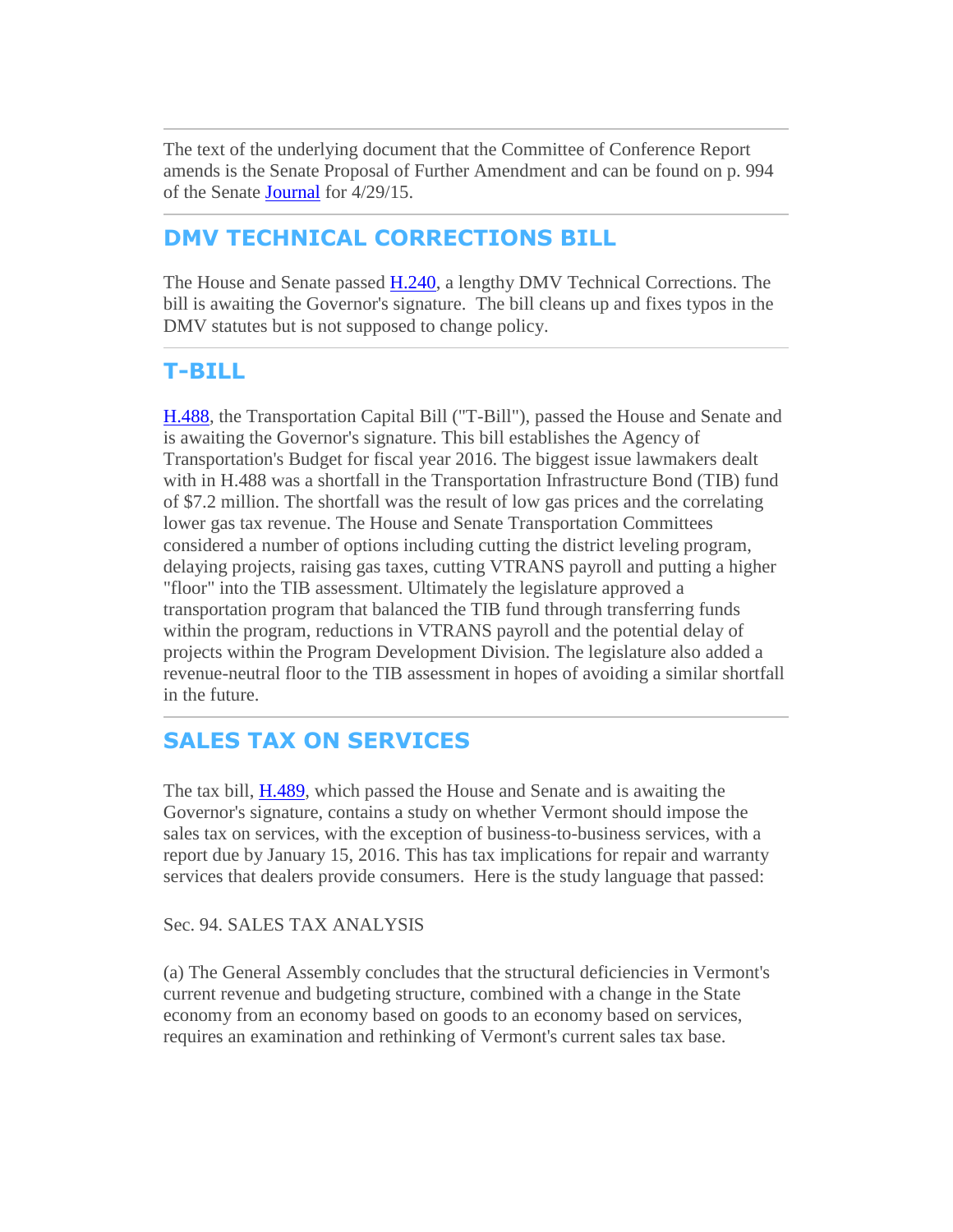<span id="page-7-0"></span>(b) On or before January 15, 2016, the Commissioner of Taxes shall report to the Senate Committee on Finance and House Committee on Ways and Means on how the Department of Taxes would implement an extension of Vermont's sales and use tax to select consumer services, not to include business to business services, most commonly taxed in other states. The extension of the sales and use tax modeled in the report shall provide two scenarios designed to raise both \$15 million and \$30 million in revenue in Vermont on an annual basis. The report shall include a draft of proposed rules which shall identify specific services by industry type that are taxable or not taxable.

(c) On or before January 15, 2016, the economists for the Legislative and Executive Branches, with the assistance of the Joint Fiscal Office and the Department of Taxes, shall file a joint report to the Senate Committee on Finance and the House Committee on Ways and Means on the fiscal impact of further extending Vermont's sales and use tax to a broader range of consumer services. The report shall analyze the short- and long-term economic impacts to the State of Vermont of such an extension, and contrast those impacts with the short- and-long term projections of Vermont's current sales and use tax revenues without the changes in the proposal.

## **RENEWABLE ENERGY STANDARD**

Lawmakers gave final approval to H.40, the Renewable Energy Standard (RES) bill, late last week. Prior to passage, the bill was amended in the Senate to include provisions relating to solar projects and the role of municipalities in the Public Service Board process for the siting of such projects. The bill establishes renewable energy goals for Vermont's utilities through a three-tiered system. The third, Energy Transformation tier, requires that two percent of utilities' annual electric sales come from in-state distributed renewable generation, energy transformation projects, or a combination of the two. Utilities that choose to develop energy transformation projects to meet this requirement are encouraged to partner with other entities. The projects must reduce greenhouse gas emissions and fossil fuel usage. Such projects may include, but are not limited to, incentives for electric vehicle infrastructure. Utilities may begin developing these projects this year, although the requirement will not go into effect until January 1, 2017 (July 1, 2019 for municipal utilities with no more than 6,000 customers) and increases annually. In addition, to annual and biennial reporting on the RES requirements, the Public Service Board will be required to hold workshops on the implementation of all three tiers and to solicit input from stakeholders beginning August 1 of this year.

## **ACTIVE ISSUES FOR 2016**